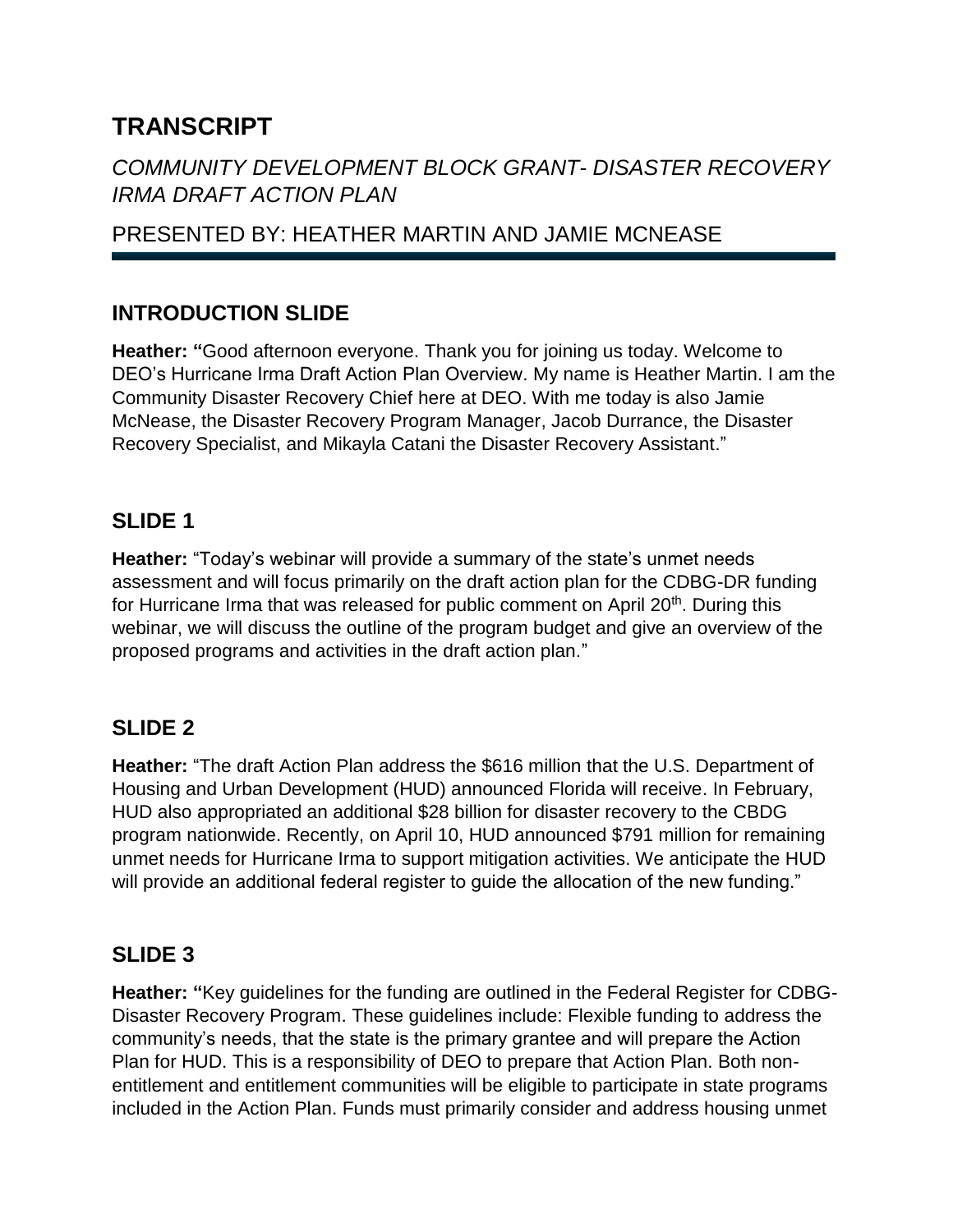needs. Funds can also be used to address unmet economic revitalization and infrastructure needs."

# **SLIDE 4**

**Heather:** "At this point in time I will be turning the presentation over to Jamie McNease."

**Jamie:** "Hi I am Jamie McNease, and I am the Community Disaster Recovery Program Manager. After looking at the data of impacts and unmet needs from Hurricanes Irma and Maria, it was determined that the total estimated impacts from these storms is about \$17.4 billion across the three sectors of housing, infrastructure, and the economy and the total estimated unmet need is greater than \$10.9 billion.

The housing sector represents the greatest unmet need at 62.51 percent.

The economy follows the housing sector at 33.95 percent and infrastructure represents 3.54 percent of the total unmet need.

This indicates the importance of focusing programs on housing recovery first, then the economy and infrastructure recovery."

# **SLIDE 5**

**Jamie:** "CDBG-DR funding can be used to address long-term recovery needs related to housing, infrastructure and economic development."

### **SLIDE 6**

**Jamie:** "To address housing unmet needs, DEO proposes the following programs:

- Housing Repair and Replacement Program
- Workforce Affordable Rental New Construction Program
- Land Acquisition for Workforce Affordable Rental
- Voluntary Home Buyout Program."

### **SLIDE 7**

**Jamie:** "DEO developed a budget for implementing the proposed housing programs to help communities recover from Hurricane Irma.

The budget table shown here includes a total budget, a breakdown of the 80% HUD identified most impacted and distressed communities and the 20% state identified most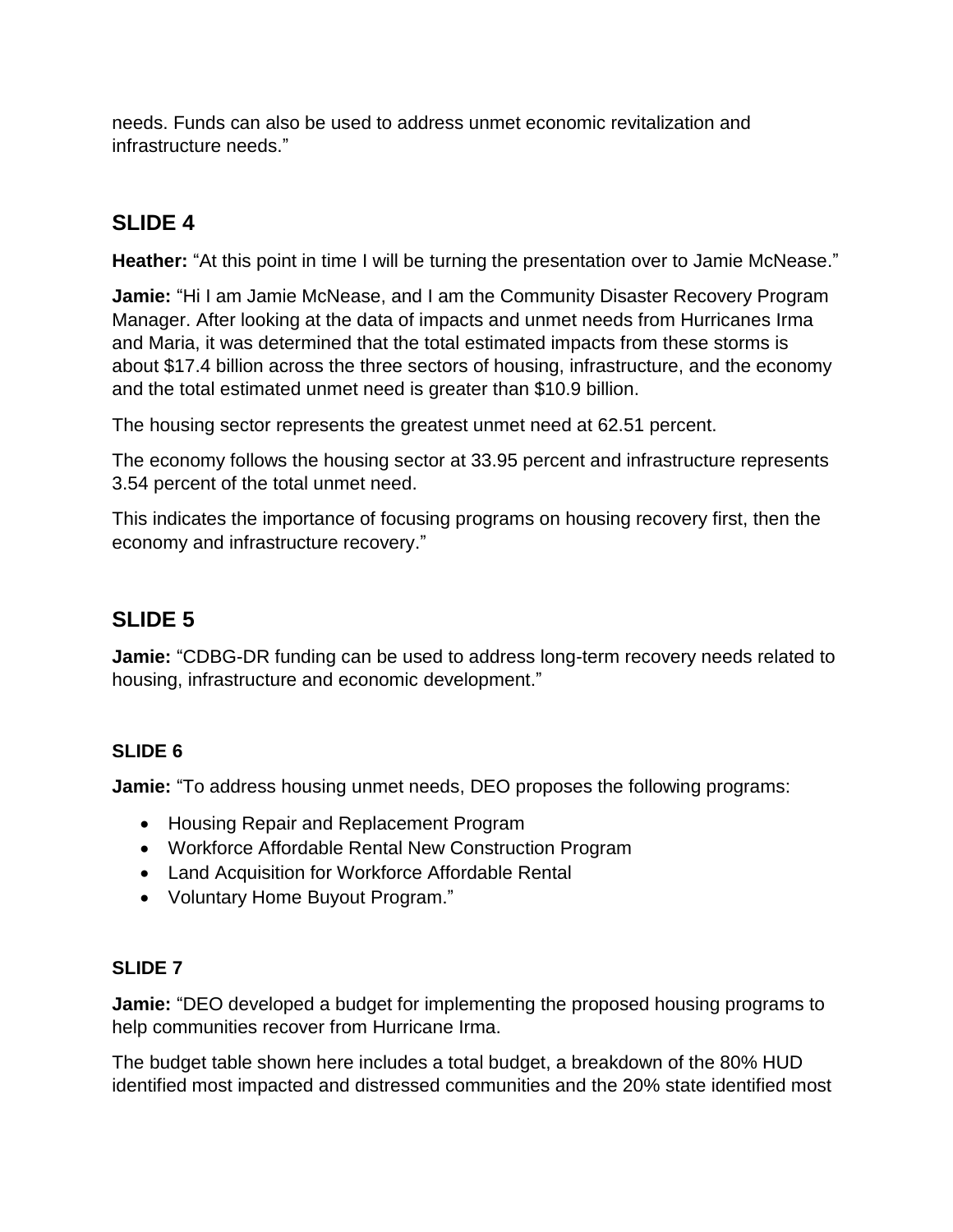impacted and distressed communities, as well as a minimum set-aside amount for the Keys.

Given the number of significantly damaged structures and the high cost of rebuilding to current resiliency standards, it is likely that without funding to support the rebuilding of homes in the Keys and the construction of new affordable housing units, Monroe County's economy, in addition to its residents, will experience major issues well into the future. This is the reason for the specific set-aside funding for the Keys.

As you can see, the Housing Repair Program budget is a large portion of the total allocated funding at \$273 million.

The combined Workforce Affordable Rental New Construction Programs, both the Low-Income Housing Tax Credit Program and the Small Rental Developments Program total to a budget of \$100 million. These programs will be implemented by our partner, Florida Housing Finance Corporation.

The Land Acquisition for Affordable Workforce Housing Program will have a budget of \$20 million, and the Voluntary Home Buyout Program will have a budget of \$75 million.

The following slides will provide you with an overview of these programs."

### **SLIDE 8**

**Jamie: "**DEO will be overseeing a centralized housing repair and replacement program for low- to moderate-income families.

This program will include the following activities:

- Repairs to, reconstruction or replacement of housing units, including rental properties, damaged by Hurricane Irma.
- The completion of work on homes that have been partially repaired.
- Repairs to, or replacement of, manufactured homes impacted by Hurricane Irma.
- Replacement of housing units that were included in the Home Buyout Program.
- And temporary housing assistance based on individual household needs and their participation in the Housing Repair Program."

### **SLIDE 9**

**Jamie: "**DEO is working with Florida Housing Finance Corporation to create a gap financing program for multi-family affordable rentals in areas impacted by Hurricanes Irma and Maria.

DEO and Florida Housing Finance Corporation leveraged other state and federal resources, such as SAIL and the Low-Income Housing Tax Credit Program, to bring this program to fruition.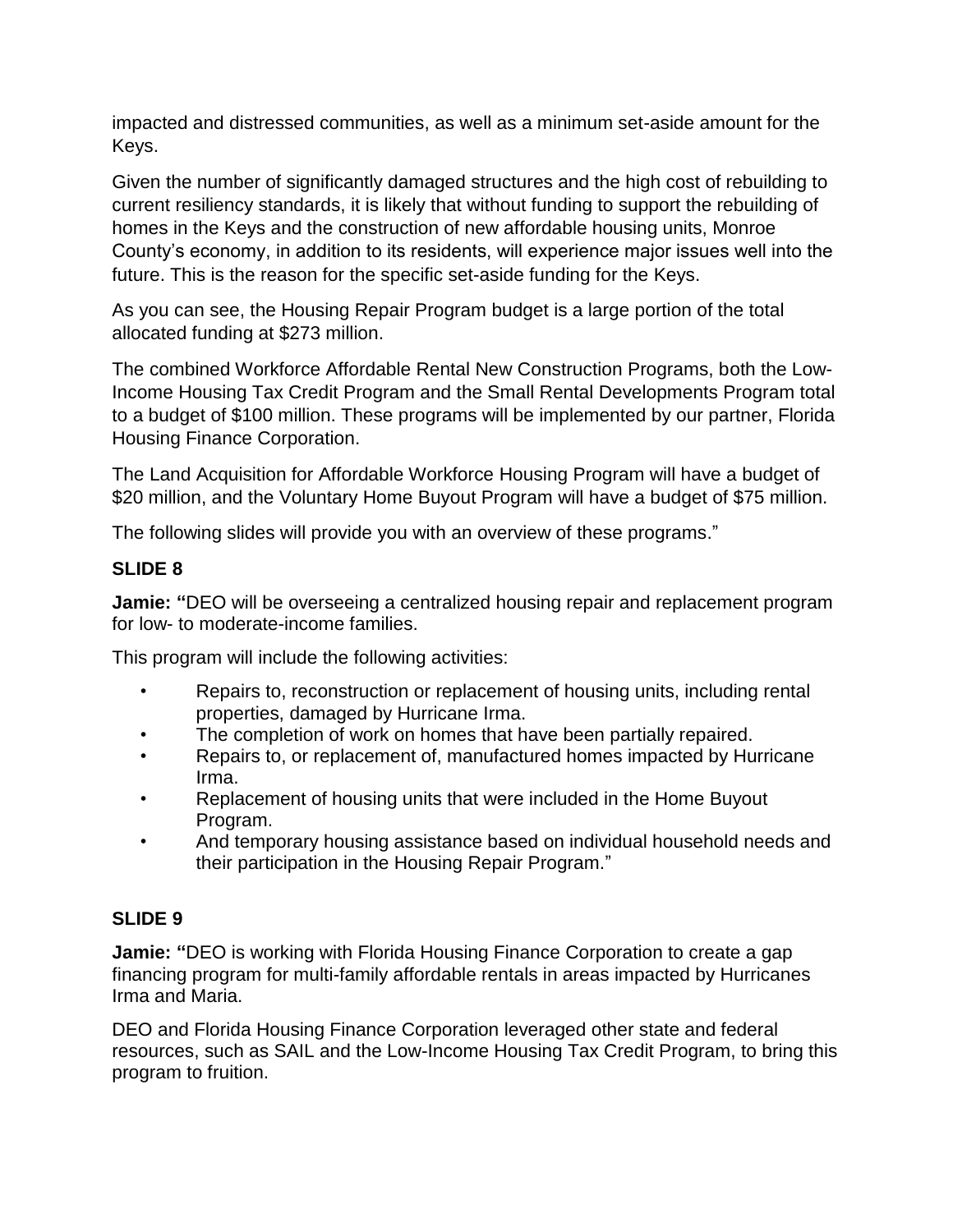There are two programs under the Workforce Affordable Rental New Construction Program: Low-Income Housing Tax Credits and Small Rental Developments."

#### **SLIDE 10**

**Jamie: "**The vision of the Workforce Affordable Rental New Construction Program is to create quality, affordable housing units to help Florida increase resiliency and alleviate the rental stock shortage caused by Hurricane Irma in the most impacted areas of the state.

Most of the development will be new construction, with some re-development of uninhabited dwellings.

The CDBG-DR funds will be awarded to eligible applicants through a competitive application process handled by Florida Housing Finance Corporation."

#### **SLIDE 11**

**Jamie: "**DEO will manage the Land Acquisition for Affordable Workforce Housing program to provide funding for the purchase of land when there is a formal commitment to develop affordable housing.

This program will focus on areas of the state where the scarcity of land drives up the cost and makes it difficult to develop properties that can be rented at an affordable rate for the community's workforce."

#### **SLIDE 12**

**Jamie: "**The Voluntary Home Buyout Program will be a state-managed buyout program that leverages FEMA Hazard Mitigation Grant Program, or HMGP, funding where possible.

The purpose of this program is to encourage risk reduction through voluntary buyout of residential property in high risk flood areas.

Counties that are interested in participating in the program will have two potential avenues for pursuing home buyout:

- 1. Counties can leverage CDBG-DR funding as a match for projects that are also eligible for the Hazard Mitigation Grant Program.
- 2. Counties can work directly with DEO on projects located in low- and moderateincome areas to buyout residential areas in order to convert them into permanent open space with green infrastructure or other floodplain management systems

I will now turn things over to Heather Martin, who will give you an overview of DEO's proposed Economic Revitalization programs and Infrastructure programs.

I will now hand this presentation back to Heather Martin. She will give you an overview of DEO's economic revitalization program and infrastructure programs. "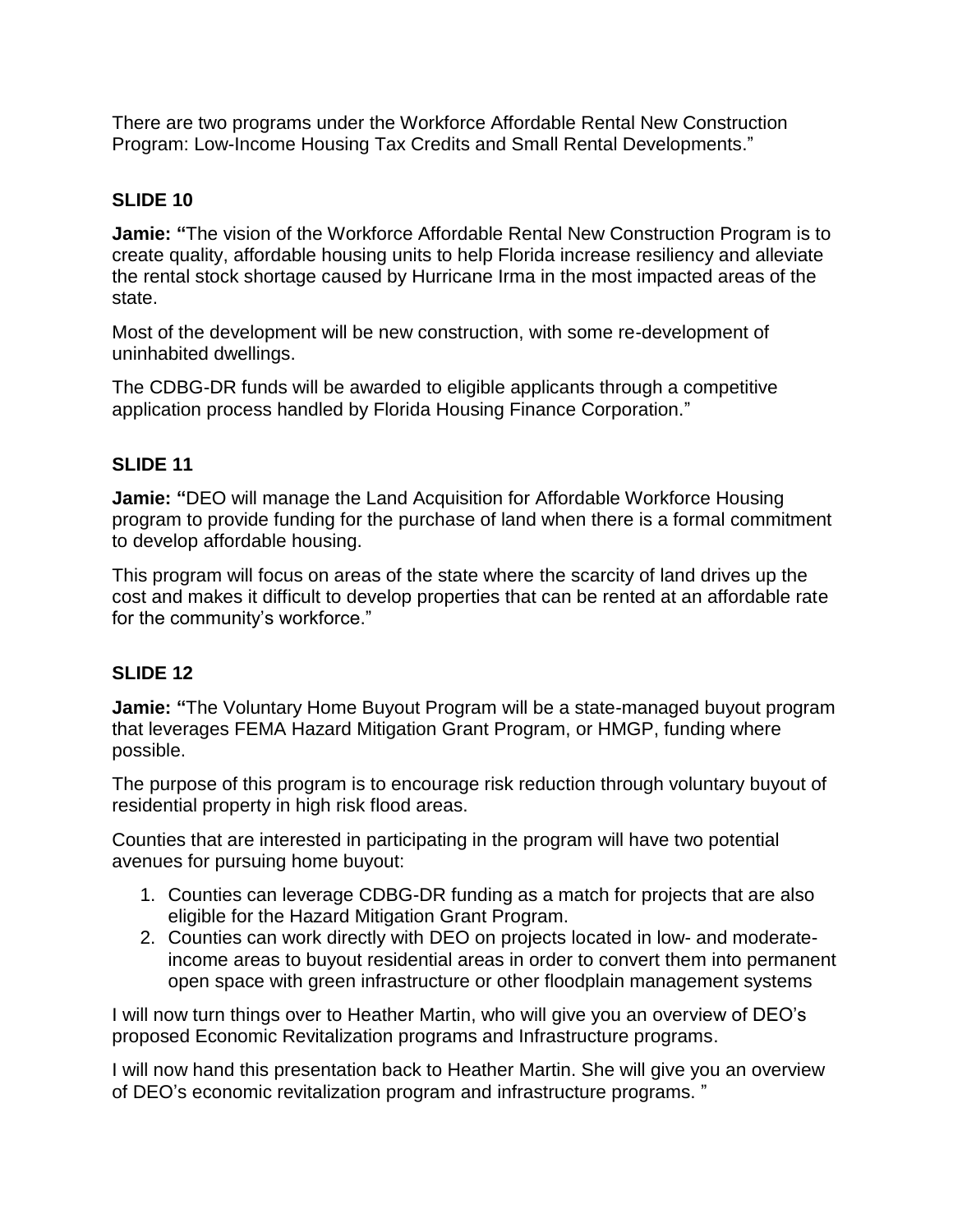#### **SLIDE 13**

**Heather:** "Thanks Jamie. The draft action plan proposes two types of Economic Revitalization programs which are a workforce recovery training program and a business recovery grant program."

#### **SLIDE 14**

**Heather: "**The program budget for economic revitalization is as follows:

- \$20,000,000 for Recovery Workforce Training
- \$60,000,000 for Small Business Recovery Grants
- And \$6,000,000 for Public Services which will include a program that will provide assistance to new Floridians from Puerto Rico."

#### **SLIDE 15**

**Heather:** "Both the unmet needs assessment and community outreach, showed the need for skilled labor. Recognizing that in order for the recovery process to continue, the need for skilled labor is vital. Through DEO's Division of Workforce Services, the Recovery Workforce Training program will utilize existing services to bolster workforce recovery training, primarily focused in the housing construction field.

Some of the workforce recovery training may also include: roofing, plumbing, and onthe-job training as well as the others listed in the draft action plan."

#### **SLIDE 16**

**Heather:** "As evident in the unmet needs assessment, many small business owners were impacted by Hurricane Irma. Recognizing this impact, DEO will create a grant program for eligible business owners who are seeking reimbursement for the cost of replacing equipment and inventory damaged by Hurricane Irma.

The repayment of Small Business Administration (SBA) loans is not allowed under federal guidance for this funding and documentation of impacts from Hurricane Irma must be provided.

Additional guidance on the application process, eligibility and program management will be defined after approval of this action plan."

**SLIDE 17**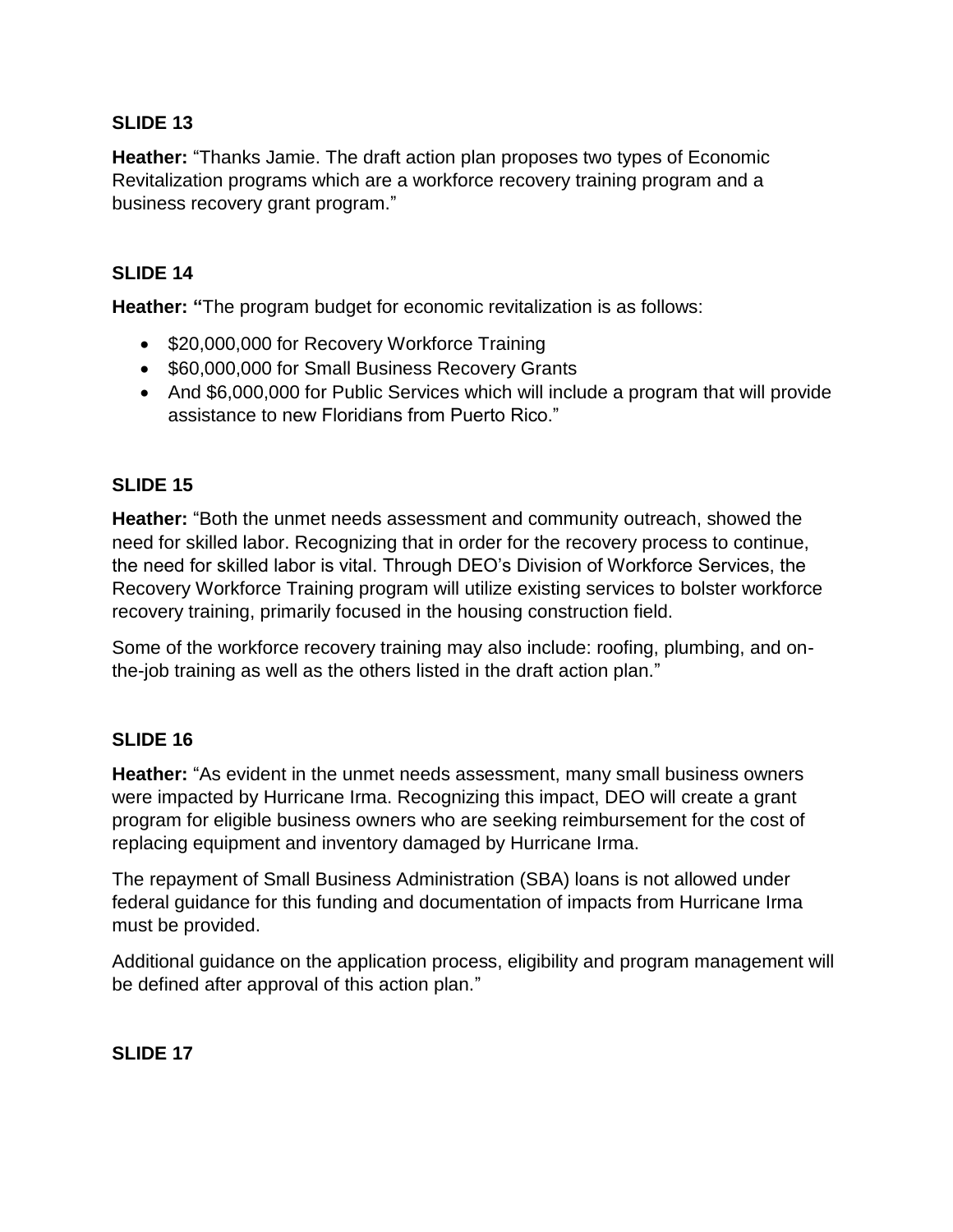**Heather:** "As mentioned earlier, \$6,000,000 will go towards Public Services which will include a program that will provide assistance to new Floridians from Puerto Rico."

### **SLIDE 18**

**Heather:** "New Floridians who are migrating from Puerto Rico because of Hurricane Maria need support to rebuild their lives. DEO proposes a public assistance program to support this new population through the Business Assistance to New Floridians from Puerto Rico Program. This program may include:

Business loans, information about specific regional markets, assistance in accounting or legal matters, guidance for new licenses, along with seminars for any additional assistance to integrate into Florida. All of which seek to assist new resident in their transition."

#### **SLIDE 19**

**Heather:** "Finally, DEO will propose an Infrastructure and Mitigation Program to be used for unmet needs as a result of Hurricane Irma."

#### **SLIDE 20**

**Heather:** "Hurricane Irma was a success story for the state as the infrastructure damage assessments were not as high as initially projected due to the significant investments in mitigation over the years. However, DEO will continue to strengthen the state's infrastructure by creating an Infrastructure Repair and Mitigation Program that allows communities to use CDBG-DR to leverage other funding sources such as the FEMA HMGP and 406 PA Program.

The Federal Register Notice requires CDBG-DR recipients to consider housing needs first. As mentioned earlier, HUD announced Florida will receive an additional allocation of \$791 million and it is anticipated that a portion of the funding will go to the infrastructure repair and mitigation program.

Additional guidance will be released in the federal register on this funding can be used by states. Once this occurs, the program will be further defined through amending the action plan."

#### **SLIDE 21**

**Heather:** "The Draft Action Plan was posted to DEO's webpage on April 20<sup>th</sup> and will be open for a 14-day public comment period through May 4th. We highly encourage you to